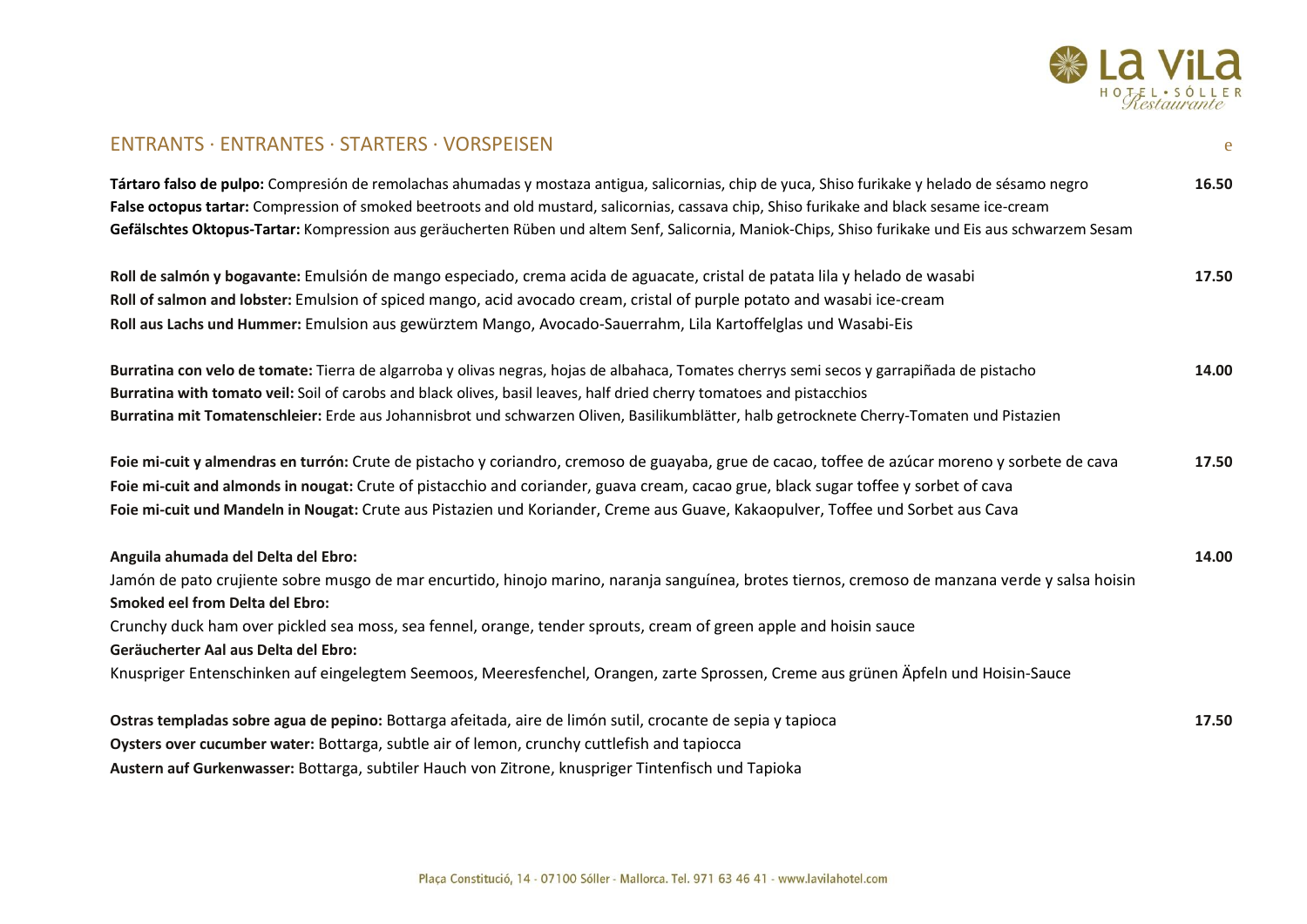

| Berenjena asada en horno Josper: Gratinadas con mozarella fresca y scamorza, sobre romescu, creme fraiche con olivas Kalamata y almendras tostadas<br>Roasted aubergine in Josper owen: Au gratin with fresh mozarella and scamorza, over romescu, creme fraiche with Kalamata olives and toasted almonds<br>Geröstete Auberginen im Josper-Ofen: Gratiniert mit frischem Mozarella und Scamorza, auf Romescu, Creme fraiche mit Kalamata-Oliven und gerösteten Mandeln         | 12.90            |
|---------------------------------------------------------------------------------------------------------------------------------------------------------------------------------------------------------------------------------------------------------------------------------------------------------------------------------------------------------------------------------------------------------------------------------------------------------------------------------|------------------|
| Carpaccio de solomillo de ternera: Berro fresco, virutas de Pecorino Sardo, mayonesa de sambal oelek y laja crujiente de Focaccia<br>Carpaccio of beef filet: Fresh watercress, shavings of Pecorino Sardo, mayonaise of sambal oelek and crunchy Focaccia bread<br>Carpaccio aus Rinderfilet: Frische Brunnenkresse, Chips von Pecorino Sardo, Mayonnaise aus Sambal Oelek und knuspriger Focaccia                                                                             | 14.00            |
| <b>PASTA FRESCA &amp; RISOTTO - FRESH PASTA &amp; RISOTTO</b>                                                                                                                                                                                                                                                                                                                                                                                                                   |                  |
| Tallarines negros con bogavante en crema suave de hierbas y chardonnay<br>Black tagliatelle with lobster, clams and a mild cream of herbs and chardonnay ·<br>Schwarze Tagliatelle mit Hummer, Venusmuscheln, Gambas und einer Crème aus Kräutern und Chardonnay                                                                                                                                                                                                                | 26.00            |
| Tallarines con una crema al azafrán, espárragos verdes, gambas y langostinos<br>· Tagliatelle with saffron cream, green asparagus, prawns and king prawns ·<br>Tagliatelle mit Safrancreme, grünem Spargel, Garnelen und Scampis                                                                                                                                                                                                                                                | 16.00            |
| Pappardelle La Vila: setas frescas, jamón dulce, pollo braseado, espinacas babys, avellanas tostadas, con perfume de aceite de sésamo y queso scamorza ahumado<br>Pappardelle La Vila: fresh mushrooms, ham, grilled chicken, baby spinach, roasted hazelnuts, with perfume of sesame oil and smoked scamorza cheese<br>Pappardelle La Vila: Frische Pilzen, Schinken, gegrilltes Hühnchen, baby Spinat, geröstete Haselnüsse, mit Parfum aus Sesamöl und geräucherter Scamorza | 14.00            |
| Tallarines con tomate fresco, rúcola y escamas de parmesano<br>Tagliatelle with fresh tomato, rocket salad and parmesan<br>Tagliatelle mit frischen Tomate, Ruccola und Parmesan                                                                                                                                                                                                                                                                                                | 14.00            |
| Arroz meloso con Trufa negra, setas variadas, terminado con queso mahonés y anacardos<br>Creamy rice of assorted mushrooms, black truffel, cheese from Mahón and cashew nuts-<br>Reiscreme von Pilzen, schwarzem Trüffel mit Käse aus Mahón und Cashewnüsse<br>** Con foie gras!! - With foie gras!! - Mit Foie Gras!!                                                                                                                                                          | 21.00<br>$+7.00$ |
|                                                                                                                                                                                                                                                                                                                                                                                                                                                                                 |                  |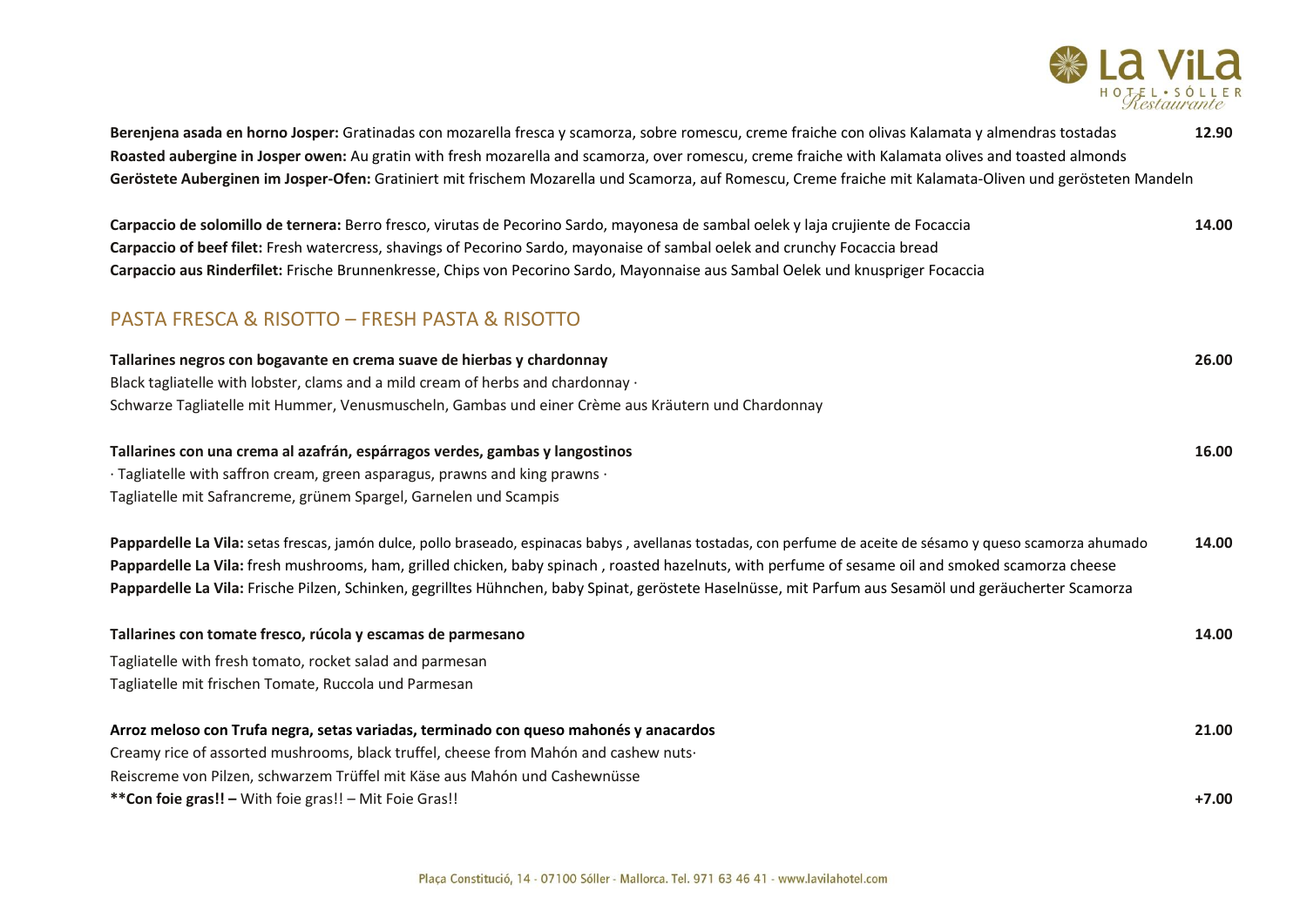

## **Risotto de bogavante con gambas, vieira y langostino 28.00**

Risotto of lobster with prawns and scallop and king prawn · Hummerrisotto mit Garnellen, Jakobsmuscheln und Scampi

## PEIXOS · PESCADOS · FISH · FISCH

| Lomo de salmón rojo de Alaska: Puré de tinta y sésamo negro, emulsión de pimiento amarillo y sutil caviar Naccari                 | 24.50 |
|-----------------------------------------------------------------------------------------------------------------------------------|-------|
| Loin of red salmon from Alaska: Purée of ink and black sesame, emulsion of yellow pepper and subtle Naccari caviar                |       |
| Lende von rotem Lachsfilet aus Alaska: Purée aus Tinte und schwarzem Sesam, Emulsion aus gelbem Paprika y subtiler Naccari-Kaviar |       |
|                                                                                                                                   |       |

**Pulpo a la brasa:** cremoso de patata lila, aioli al cilantro y arena de pimento ahumado **26.80 Grilled octopus:** cream of purple potato, coriander aioli and sand of smoked pepper **Gegrillter Oktopus:** cremige lila Kartoffeln, Koriander-Aioli und geräucherte Pfeffersand

| Tacos de rape a la brasa: Bullabesa espumosa, melocotón deshidratado, hinojo baby encurtido al eneldo y crujiente de gamba | 25.50 |
|----------------------------------------------------------------------------------------------------------------------------|-------|
| Grilled monkfish: foamy bullabaise, dried peach, dill pickled baby fennel and crunchy of prawn                             |       |
| Seeteufel vom Grill: schaumige Boullabaise, dehydrierter Pfirsich, Dill engelegter baby Fenchel und knusprige Garnelen     |       |

*Pregunte a nuestro staff por las sugerencias. Si usted desea un plato vegetariano, con gusto le prepararemos una buena opción. Please ask our staff about the specials. If you are vegetarian, with pleasure we will prepare you a good option. Bitte tragen Sie unser Personal nach Tagesgerichten. Wenn Sie Vegetarier sind, werden wir Ihnen gerne eine gute Option zubereiten.*